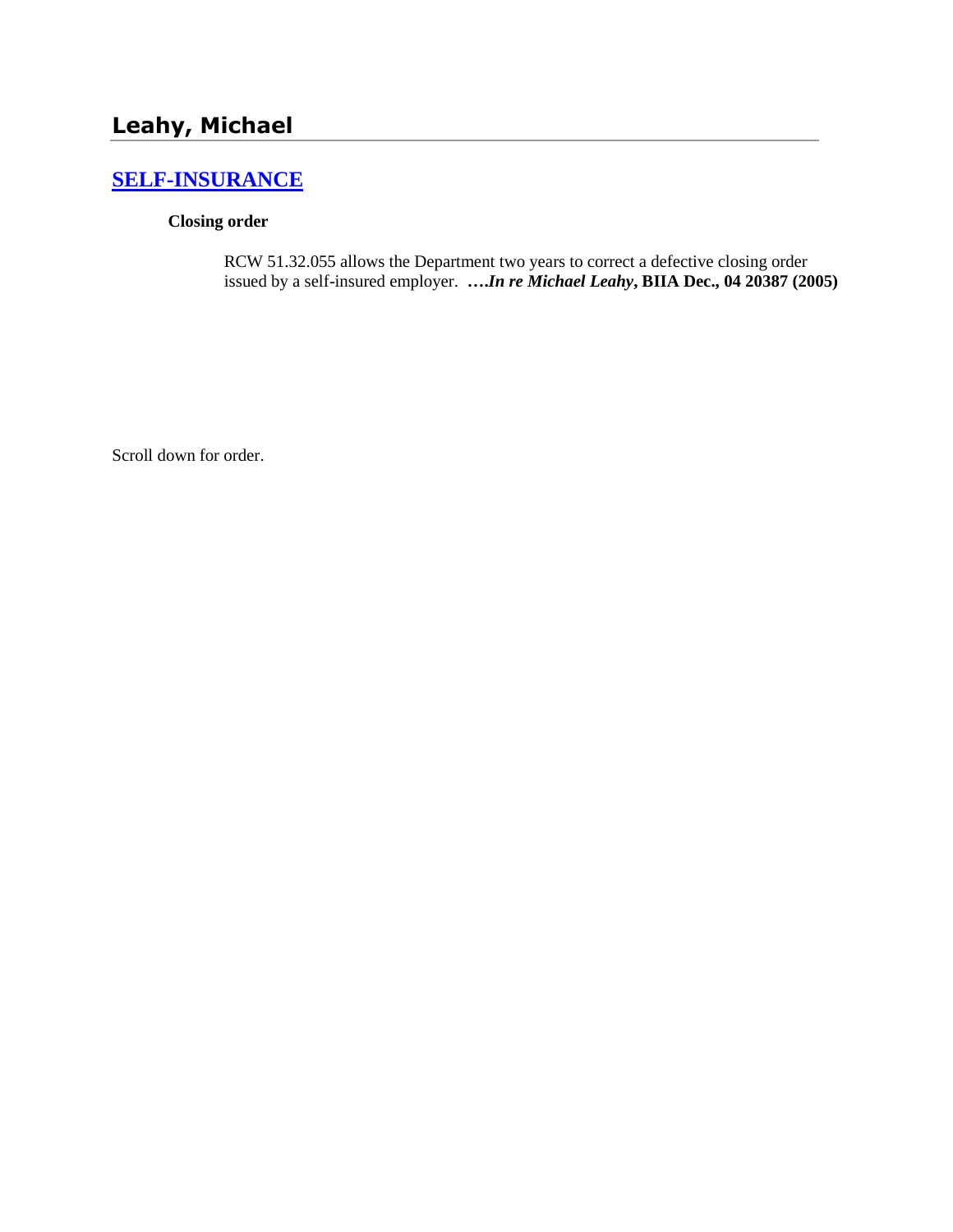## **BEFORE THE BOARD OF INDUSTRIAL INSURANCE APPEALS STATE OF WASHINGTON**

**)**

**) )**

1 **IN RE: MICHAEL A. LEAHY ) DOCKET NO. 04 20387**

**CLAIM NO. W-619092 )**

**ORDER VACATING PROPOSED DECISION AND ORDER AND REMANDING THE APPEAL FOR FURTHER PROCEEDINGS**

APPEARANCES:

Claimant, Michael A. Leahy, Pro Se

Self-Insured Employer, Franklin Pierce School District No. 402, by Thomas G. Hall & Associates, per Thomas G. Hall

The claimant, Michael A. Leahy, filed an appeal with the Board of Industrial Insurance Appeals on August 25, 2004, from an order of the Department of Labor and Industries dated June 18, 2004. The June 18, 2004 order was communicated to the claimant on June 21, 2004, the Department received his protest to the order on August 18, 2004, and forwarded Mr. Leahy's protest to the Board on August 25, 2004, as a direct appeal. In this June 18, 2004 order, the Department reversed its prior order dated September 2, 2003, wherein the Department closed the claim per the self-insured employer's order dated February 18, 2003. In the June 18, 2004 order, the Department further directed the self-insured employer to pay the claimant a Category 2 permanent partial disability award for dorso-lumbar and/or lumbosacral impairments. The appeal is **REMANDED FOR FURTHER PROCEEDINGS**.

## **DECISION**

25 26 The industrial appeals judge, in a Proposed Decision and Order issued on May 16, 2005, reversed and remanded the order of the Department dated June 18, 2004. Michael A. Leahy filed a timely Petition for Review. Pursuant to RCW 51.52.104 and RCW 51.52.106, this matter is therefore before the Board for review and decision. We vacate the Proposed Decision and Order and remand the appeal to our hearings process for further proceedings.

27 28 29 30 31 32 The industrial appeals judge bifurcated hearings in this appeal to, upon the self-insured employer's request, first hold a hearing to determine the legal viability of the June 18, 2004 Department order, which the claimant, Michael A. Leahy, had appealed. In the June 18, 2004 Department order, the Department provided Mr. Leahy an award for permanent partial disability upon closing, whereas the prior closing orders that it superseded did not provide Mr. Leahy any award for permanent partial disability.

2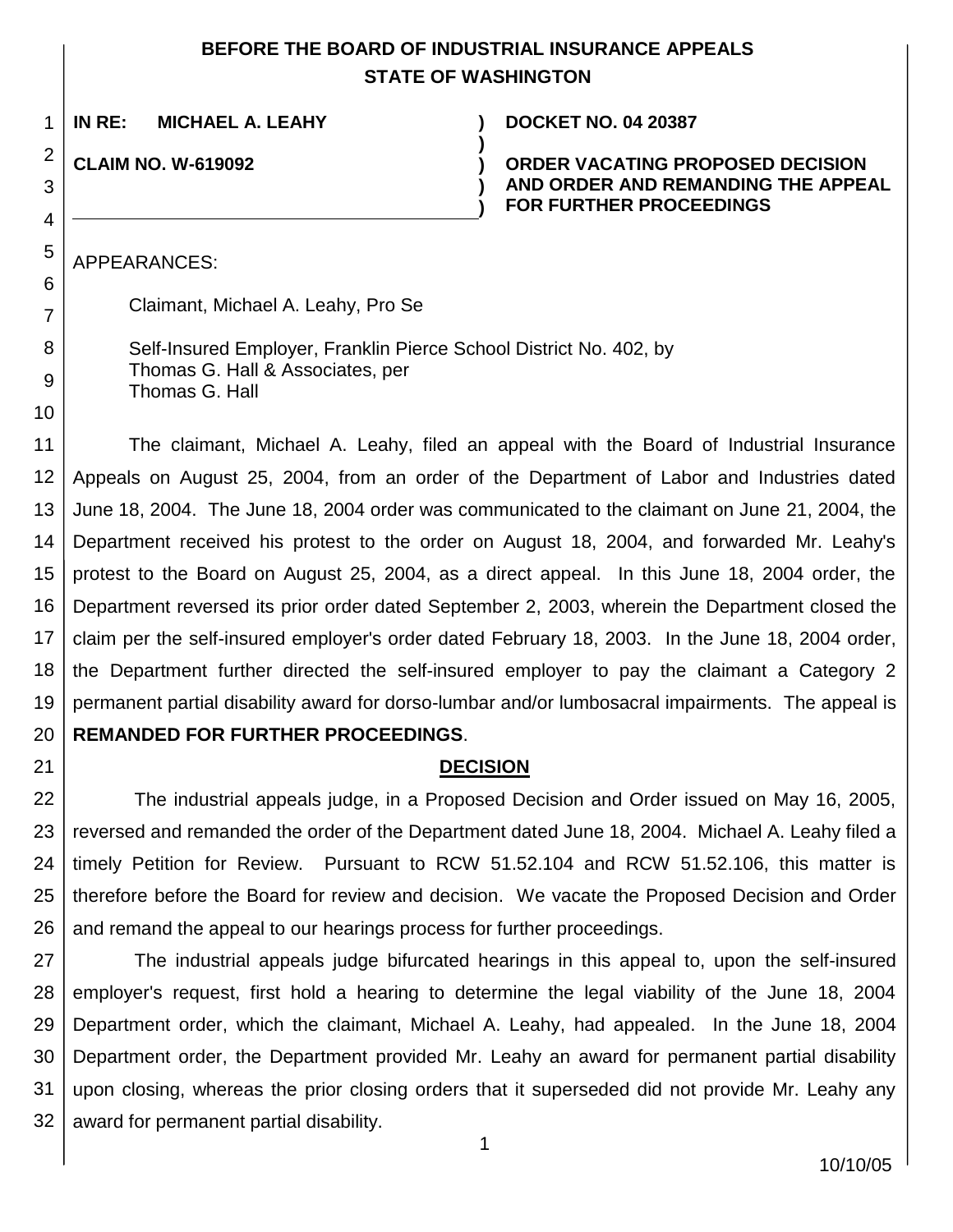1 2 3 4 5 6 7 8 9 10 11 12 On February 18, 2003, the self-insured employer, Franklin Pierce School District No. 402, issued a Self-Insured Order (SIO) wherein the employer closed the claim. Mr. Leahy testified that, and the industrial appeals judge determined that, Mr. Leahy received this order on February 20, 2003. The key factual issue is whether Mr. Leahy timely protested the February 18, 2003 order. This is because the Department issued a subsequent September 2, 2003 order, in which it affirmed the February 18, 2003 order. Mr. Leahy then timely protested the September 2, 2003 order on October 22, 2003. It was following and in response to this later protest that the Department, on June 18, 2004, issued its order in which it reversed the September 2, 2003 order and closed the claim with an award for permanent partial disability. The self-insured employer argued, and the industrial appeals judge agreed, that without a timely protest of the original February 18, 2003 closing order, the Department order of June 18, 2004, must be reversed with directions to the Department to acknowledge that its February 18, 2003 closing order had become final and binding.

13 14 15 16 17 18 19 20 21 22 23 24 25 26 27 28 29 30 It may be argued that our industrial appeals judge was lacking authority to consider the legal viability of, and reverse on such grounds, the June 18, 2004 Department order, as requested by Franklin Pierce School District No. 402. After all, the school district had not itself appealed from the June 18, 2004 order. Nevertheless, we do not find it necessary to reach that issue. A Department staff member indicated Mr. Leahy's protest of the February 18, 2003 order did not appear on the microfiche until August 2003, and staff from Franklin Pierce School District No. 402's third party administrator testified that it did not receive a protest within sixty days of February 18, 2003. However, Karen Green, of the third party administrator, testified that the administrator mailed a complete copy of the claim file to the Department on May 8, 2003. 3/29/03 Tr. at 16. There is no direct explanation in the record of what prompted this mailing of the complete file to the Department on May 8, 2003. We also note Ms. Green testified she had received a phone call from Mr. Leahy on February 20, 2003, and that he was upset at the closure and that she forwarded him a copy of a medical evaluation with a letter in which she encouraged him to protest directly to the Department or the third party administrator. When coupled with Mr. Leahy's testimony that he, on April 18, 2003, filed a protest of the February 18, 2003 self-insured order that he received February 20, 2003, we find that the most reasonable inference is that Mr. Leahy was correct in his testimony and that the May 8, 2003 mailing of the complete file was in response to receipt of the protest by either the Department or the third party administrator for Franklin Pierce School District No. 402.

31

32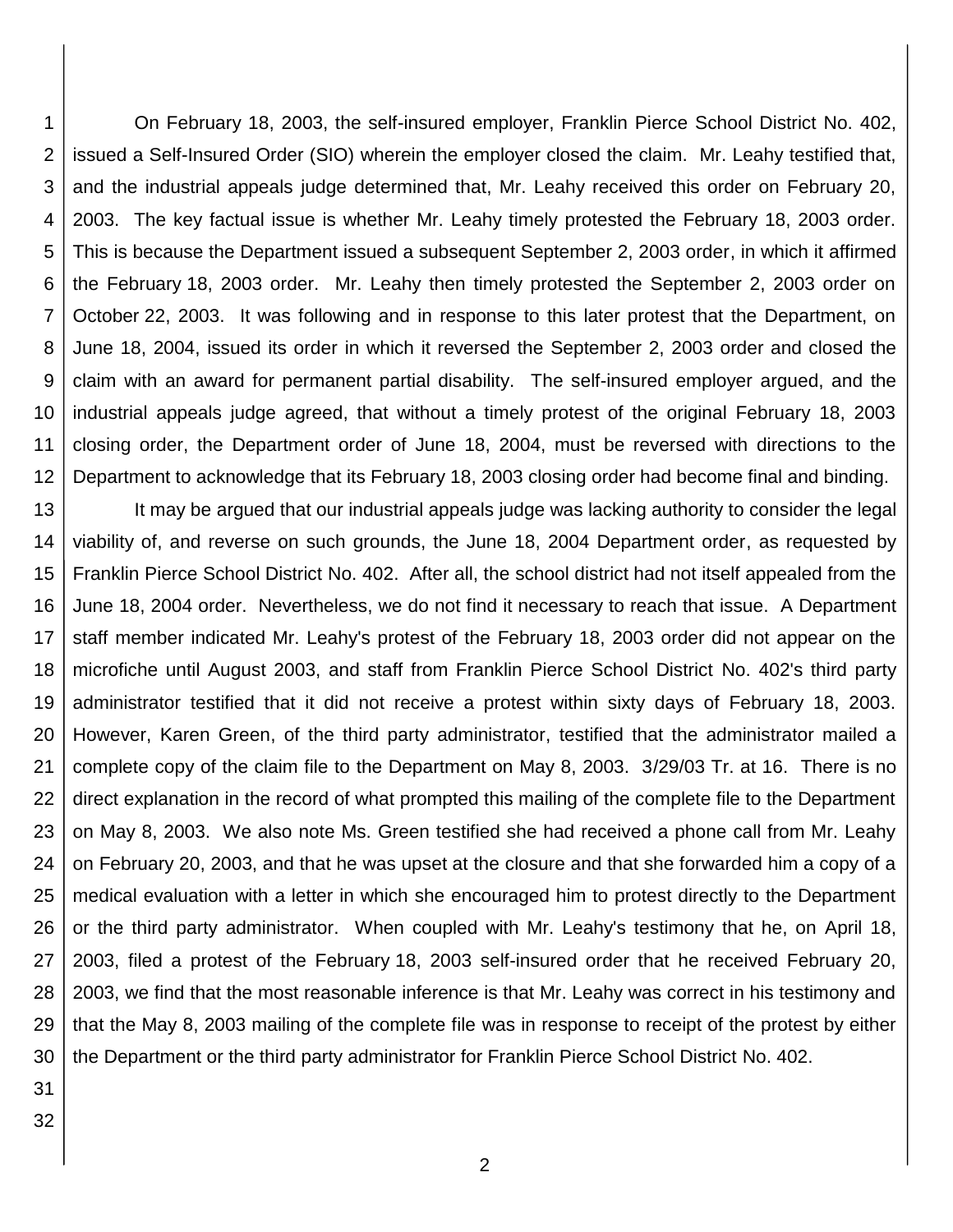1 2 3 4 5 Finally, RCW 51.32.055(11) allows the Department to require a self-insured employer to correct the benefits paid or payable if the Department discovers a violation of the conditions of claim closure. See also WAC 296-15-450. This claim was accepted after July 31, 1997, in which event the provisions of RCW 51.32.055(9) apply with regard to the contents of the notice. RCW 51.32.055(9)(c) requires that the order include the following language in bold-face type:

This order constitutes notification that your claim is being closed with such medical benefits and temporary disability compensation as provided to date and with such award for permanent partial disability, if any, as set forth below, and with the condition that you have returned to work with the self-insured employer. If for any reason you disagree with the conditions or duration of your return to work or the medical benefits, temporary disability compensation provided, or permanent partial disability that has been awarded, you must protest in writing to the Department of labor and Industries, Self-Insurance Section, within sixty days of the date you receive this order. If you do not protest this order to the department, this order will become final.

14 15 16 17 18 19 20 21 The February 18, 2003 self-insured order, Exhibit No. 1, did not contain language adequately close to the prescribed language. The February 18, 2003 order did not contain any reference to the status of temporary total disability compensation or permanent partial disability awards, nor to the status or duration of return to work with the self-insured employer. Neither did the order suggest, as specifically required, that Mr. Leahy protest if he disagreed for any of the reasons that were to be again recounted in the order. Rather, the self-insured order merely indicated that the claim was being closed with medical benefits only and that, if Mr. Leahy disagreed with this order, he must protest in writing within sixty days or the order would become final.

22 23 24 We find that the self-insured order was so defective in its compliance with the conditions of closure under RCW 51.32.055(9) that the Department, even absent a timely protest, would have had the authority to require correction within two years under RCW 51.32.055(11).

25 26 27 28 29 30 31 The Proposed Decision and Order dated May 16, 2005, is vacated. This matter is remanded to the hearings process, pursuant to WAC 263-12-145(4), for further proceedings as indicated by this order. The parties are advised that this order is not a final Decision and Order of the Board within the meaning of RCW 51.52.110. At the conclusion of further proceedings, the industrial appeals judge shall, unless the matter is dismissed or resolved by an Order on Agreement of Parties, enter a Proposed Decision and Order containing findings and conclusions as to each contested issue of fact and law, based on the entire record, and consistent with this order.

32

6

7

8

9

10

11

12

13

3